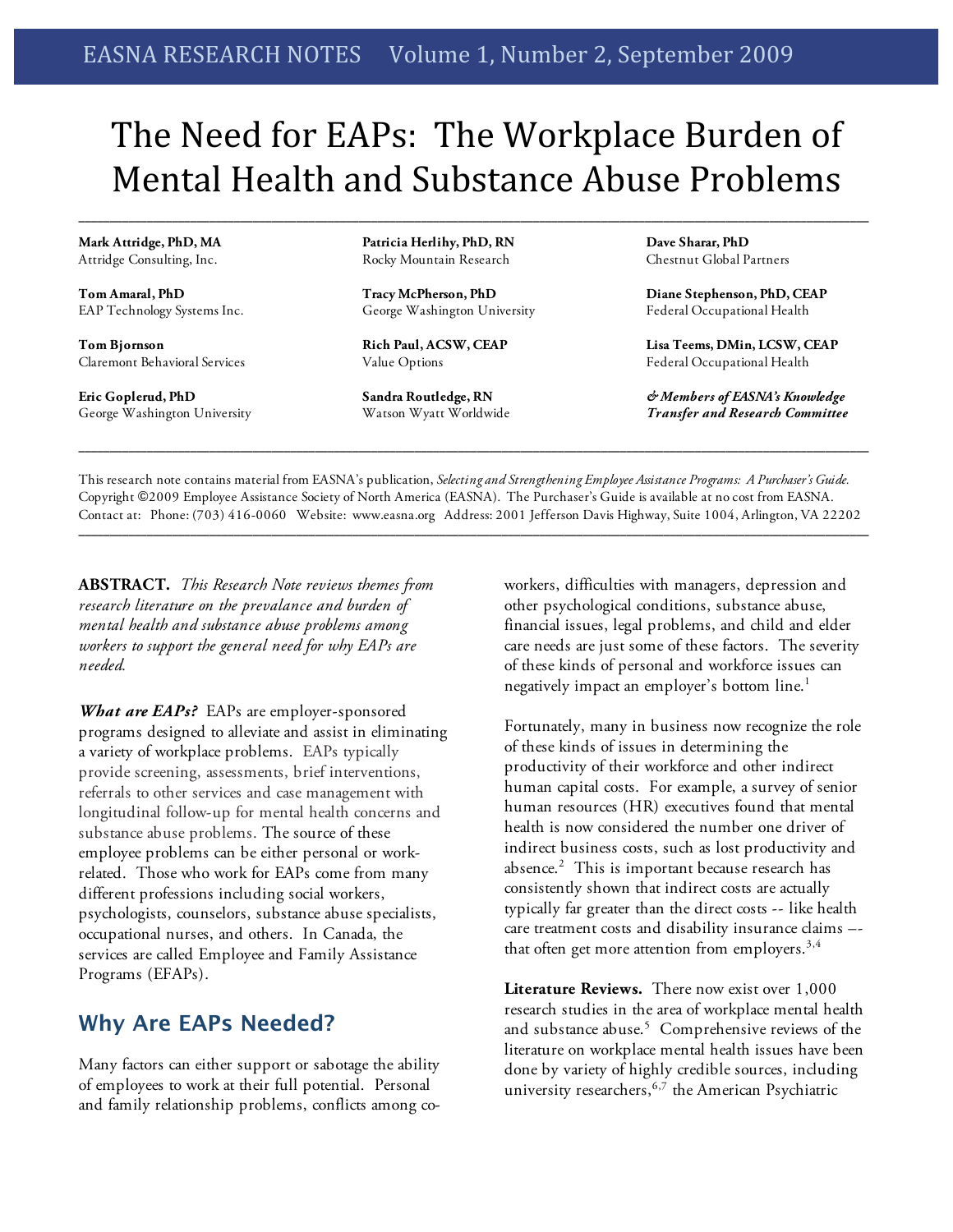Association, $^8$  the National Business Group on Health, $^9$ health benefits consultants,<sup>10</sup> the Canadian government,<sup>11</sup> the United States government,<sup>12,13</sup> the European Union, <sup>14</sup> and the World Health Organization.<sup>15</sup> The conclusions from these reviews all support the need for providing more services to address the mental health and substance abuse problems of employees and their family members.

These reports also note the unique role that the workplace provides for being able to reach the largest group of people in the general population who have mental health issues (the employed). The reviews suggest offering more opportunities for preventing problems and for encouraging the use of services (such as EAPs) through the workplace. There is also a need to reduce the stigma often associated with mental health and substance abuse by creating a workplace culture that is supportive of employee health.

**Key Research Findings**. Important facts from the literature reviews of workplace mental health and substance abuse problems include the following key findings: 6,7,8,9,10,11,12,13,14,15

- Mental health disorders and substance abuse problems are widely experienced among workingage populations. An estimated 1 in 4 (25%) adults have a diagnosable mental disorder, 1 in 5 (20%) adults have an alcohol use problem, and 1 in 8 (12%) adults have a drug or other kind of substance abuse problem.
- Many people with mental health disorders and substance abuse problems also suffer from chronic medical conditions and diseases (e.g., comorbities with heart disease, asthma, diabetes, and hypertension).
- Over a third of people with alcohol and drug substance abuse problems have a high rate of also having another kind of substance abuse problem or a mental health disorder (e.g., dual disorders of depression and drinking, gambling and illicit drugs, etc.).
- Untreated mental health disorders and substance abuse problems can damage the individual in many ways, such as an increased risk of illness,

personal problems, incidents at work or school and even family breakdown.

- Employees with untreated mental health issues and substance abuse problems can lead to a host of difficulties for their employers, such as poor customer relations, absenteeism, diminished work quality and performance, on-the-job accidents and disability claims, workgroup morale issues, and turnover.
- Many kinds of psychotherapy and drug treatments have been proven to be both clinically effective and cost-effective, but sadly most people with mental health issues or substance abuse problems never see a professional care provider for treatment.

# **Conclusion**

The high rates of mental health disorders, substance abuse problems, other personal life issues, and workplace stressors among employees and family members supports the general need for EAP services.

### **References**

[1] Willingham, J. G. (2008). Managing presenteeism and disability to improve productivity. *Benefits & Compensation Digest, 45*(12), 1, 11-14.

[2] Employee Benefit News. (2007). *Innerworkings: A report on mental health in today's workplace.* Washington, DC: Author and Partnership for Workplace Mental Health.

[3] Goetzel, R. Z. (2007, May). *What's the ROI for workplace health and productivity management programs?* Presented at the annual institute of the Employee Assistance Society of North America, Atlanta, GA.

[4] Kessler, R. C., Ames, M., Hymel, P. A., Loeppke, R., McKenas, D. K., Richling, D., et al. (2004). Using the World Health Organization Health and Work Performance Questionnaire (HPQ) to evaluate the indirect workplace costs of illness. *Journal of Occupational and Environmental Medicine, 46*(6), 523-537.

[5] Attridge, M., Ricciuti, J., & Thompson, C. (2008, April). *A global view of workplace mental health trends in research, government and business.* Presented at the annual institute of